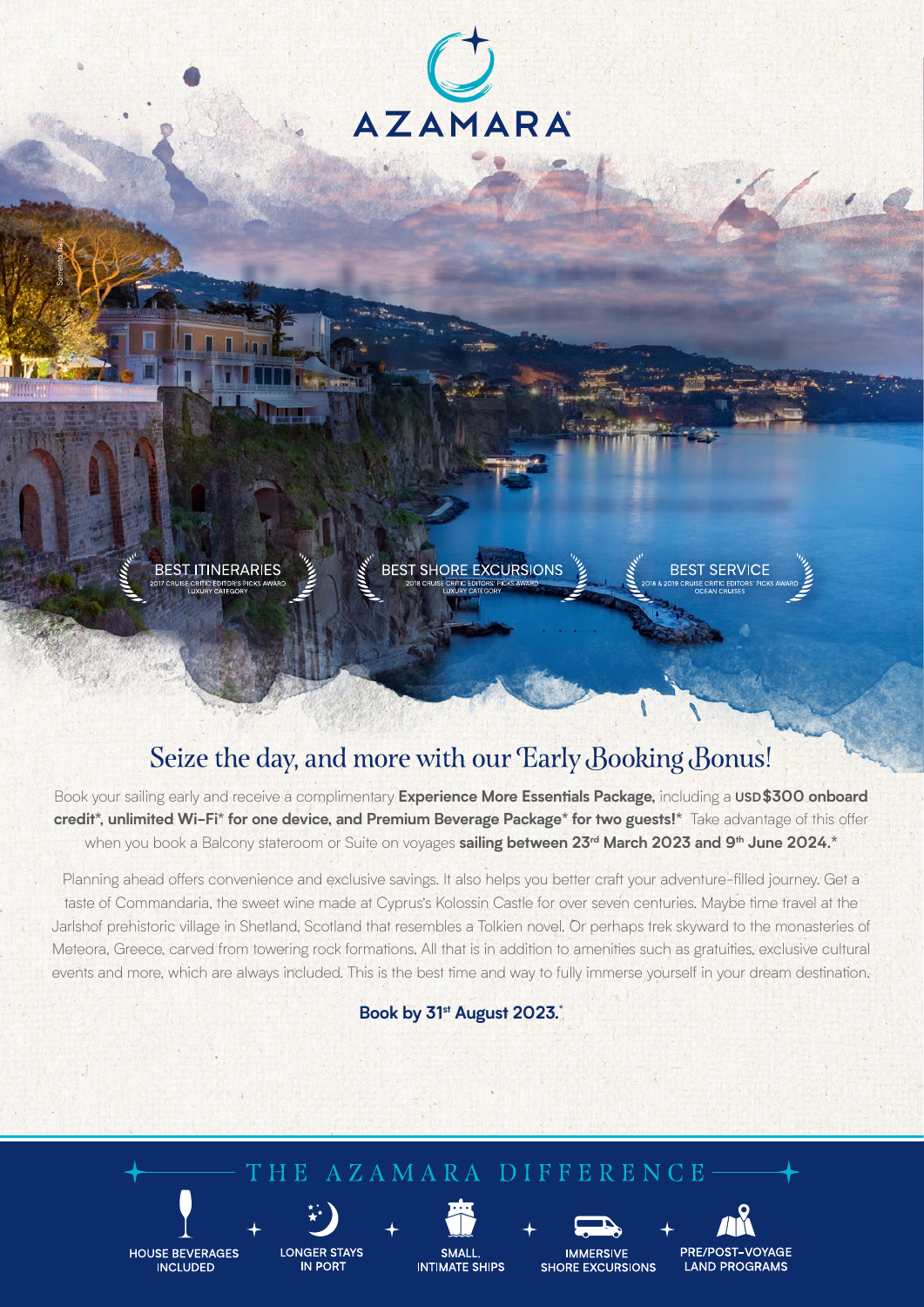JAZAMARA

|                | <b>SAIL</b> |           | <b>NIGHTS</b>   | <b>VOYAGE ITINERARY</b>         | <b>EMBARK</b>                       | <b>DEBARK</b>                       | <b>BOOK BY</b> |
|----------------|-------------|-----------|-----------------|---------------------------------|-------------------------------------|-------------------------------------|----------------|
|                |             |           |                 |                                 |                                     |                                     |                |
|                | 23 Mar 23   |           | $\overline{9}$  | <b>MED HIGHLIGHTS</b>           | LISBON, PORTUGAL                    | ROME (CIVITAVECCHIA), ITALY         | 31 Aug 22      |
|                | 01 Apr 23   |           | $\overline{7}$  | <b>ITALY &amp; GREECE</b>       | ROME (CIVITAVECCHIA), ITALY         | ATHENS (PIRAEUS), GREECE            | 31 Aug 22      |
|                | 08 Apr 23   | $\bullet$ | $\overline{7}$  | <b>GREECE INTENSIVE</b>         | ATHENS (PIRAEUS), GREECE            | ATHENS (PIRAEUS), GREECE            | 31 Aug 22      |
|                | 15 Apr 23   | $\bullet$ | 9               | <b>ISRAEL INTENSIVE</b>         | ATHENS (PIRAEUS), GREECE            | ATHENS (PIRAEUS), GREECE            | 31 Aug 22      |
|                | 24 Apr 23   | $\bullet$ | 8               | <b>GREECE INTENSIVE</b>         | ATHENS (PIRAEUS), GREECE            | <b>ISTANBUL, TURKEY</b>             | 31 Aug 22      |
|                | 02 May 23   |           | 12              | <b>BLACK SEA INTENSIVE</b>      | <b>ISTANBUL, TURKEY</b>             | ATHENS (PIRAEUS), GREECE            | 31 Aug 22      |
|                | 14 May 23   | $\bullet$ | 11              | <b>ISLANDS OF THE MED</b>       | ATHENS (PIRAEUS), GREECE            | <b>BARCELONA, SPAIN</b>             | 31 Aug 22      |
|                | 25 May 23   |           | 5               | <b>GRAND PRIX WEEKEND</b>       | <b>BARCELONA, SPAIN</b>             | <b>BARCELONA, SPAIN</b>             | 31 Aug 22      |
|                | 30 May 23   | $\bullet$ | 14              | <b>WINE &amp; CULTURE</b>       | <b>BARCELONA, SPAIN</b>             | DUBLIN, IRELAND                     | 31 Aug 22      |
|                | 13 Jun 23   | $\bullet$ | 11              | <b>IRELAND INTENSIVE</b>        | DUBLIN, IRELAND                     | SOUTHAMPTON, ENGLAND                | 31 Aug 22      |
|                | 24 Jun 23   | $\bullet$ | 16              | <b>NORWAY INTENSIVE</b>         | SOUTHAMPTON, ENGLAND                | COPENHAGEN, DENMARK                 | 31 Aug 22      |
|                | 10 Jul 23   |           | 10              | ST. PETE & THE BALTIC           | COPENHAGEN, DENMARK                 | STOCKHOLM, SWEDEN                   | 31 Aug 22      |
|                | 20 Jul 23   |           | 10              | <b>BALTIC &amp; SCANDINAVIA</b> | STOCKHOLM, SWEDEN                   | <b>OSLO, NORWAY</b>                 | 31 Aug 22      |
|                | 30 Jul 23   | $\bullet$ | 13              | <b>ICELAND INTENSIVE</b>        | OSLO, NORWAY                        | COPENHAGEN, DENMARK                 | 31 Aug 22      |
|                | 12 Aug 23   |           | 8               | ST. PETE & THE BALTIC           | COPENHAGEN, DENMARK                 | STOCKHOLM, SWEDEN                   | 31 Aug 22      |
| RSUI           | 20 Aug 23   |           | 12              | THE BALTIC & AMSTERDAM          | STOCKHOLM, SWEDEN                   | SOUTHAMPTON, ENGLAND                | 31 Aug 22      |
| $\overline{a}$ | 01 Sep 23   | $\bullet$ | 11              | <b>FRANCE INTENSIVE</b>         | SOUTHAMPTON, ENGLAND                | <b>BORDEAUX, FRANCE</b>             | 31 Aug 22      |
|                | 12 Sep 23   | $\bullet$ | 13              | <b>SPAIN INTENSIVE</b>          | BORDEAUX, FRANCE                    | <b>BARCELONA, SPAIN</b>             | 31 Aug 22      |
| AMARA          | 25 Sep 23   |           | 12              | THE BEST OF THE MED             | <b>BARCELONA, SPAIN</b>             | <b>VENICE, ITALY</b>                | 31 Aug 22      |
|                | 07 Oct 23   | $\bullet$ | $\overline{7}$  | <b>CROATIA INTENSIVE</b>        | <b>VENICE, ITALY</b>                | <b>VENICE, ITALY</b>                | 31 Aug 22      |
|                | 14 Oct 23   | $\bullet$ | $\mathsf{9}$    | <b>GREECE INTENSIVE</b>         | <b>VENICE, ITALY</b>                | ATHENS (PIRAEUS), GREECE            | 31 Aug 22      |
|                | 23 Oct 23   |           | 15              | <b>ANCIENT CIVILISATIONS</b>    | ATHENS (PIRAEUS), GREECE            | ROME (CIVITAVECCHIA), ITALY         | 31 Aug 22      |
|                | 07 Nov 23   |           | $\overline{7}$  | MEDITERRANEAN JEWELS            | ROME (CIVITAVECCHIA), ITALY         | <b>BARCELONA, SPAIN</b>             | 31 Aug 22      |
|                | 14 Nov 23   |           | $\overline{7}$  | SPAIN INTENSIVE                 | <b>BARCELONA, SPAIN</b>             | GRAN CANARIA, CANARY ISLANDS        | 31 Aug 22      |
|                | 21 Nov 23   |           | 18              | <b>WESTERN AFRICA</b>           | <b>GRAN CANARIA, CANARY ISLANDS</b> | CAPE TOWN, SOUTH AFRICA             | 31 Dec 22      |
|                | 09 Dec 23   | $\bullet$ | 12              | SOUTH AFRICA INTENSIVE          | CAPE TOWN, SOUTH AFRICA             | CAPE TOWN, SOUTH AFRICA             | 31 Dec 22      |
|                | 21 Dec 23   | $\bullet$ | 13              | SOUTH AFRICA INTENSIVE          | CAPE TOWN, SOUTH AFRICA             | CAPE TOWN, SOUTH AFRICA             | 31 Dec 22      |
|                | 03 Jan 24   |           | 12              | SOUTH AFRICA INTENSIVE          | CAPE TOWN, SOUTH AFRICA             | CAPE TOWN, SOUTH AFRICA             | 31 Dec 22      |
|                | 15 Jan 24   |           | 12              | SOUTH AFRICA INTENSIVE          | CAPE TOWN, SOUTH AFRICA             | CAPE TOWN, SOUTH AFRICA             | 31 Dec 22      |
|                | 27 Jan 24   | $\bullet$ | 12              | SOUTH AFRICA INTENSIVE          | CAPE TOWN, SOUTH AFRICA             | CAPE TOWN, SOUTH AFRICA             | 31 Dec 22      |
|                | 08 Feb 24   | $\bullet$ | 12 <sup>°</sup> | SOUTH AFRICA INTENSIVE          | CAPE TOWN, SOUTH AFRICA             | CAPE TOWN, SOUTH AFRICA             | 31 Dec 22      |
|                | 20 Feb 24   |           | 18              | CAPE TOWN TO THE CANARIES       | CAPE TOWN, SOUTH AFRICA             | <b>GRAN CANARIA, CANARY ISLANDS</b> | 31 Dec 22      |
|                | 09 Mar 24   | $\bullet$ | $\overline{7}$  | <b>CANARY ISLANDS INTENSIVE</b> | <b>GRAN CANARIA, CANARY ISLANDS</b> | <b>GRAN CANARIA, CANARY ISLANDS</b> | 31 Dec 22      |
|                | 16 Mar 24   |           | $\overline{7}$  | SPAIN INTENSIVE                 | <b>GRAN CANARIA, CANARY ISLANDS</b> | LISBON, PORTUGAL                    | 31 Dec 22      |

Itineraries are correct at time of this document being created and subject to change and availability. For further details, call to discuss or visit **Azamara.com/en-au**

● Country-Intensive<sup>SM</sup> Voyage | ● Perry Golf™ Voyage

 $\rightarrow$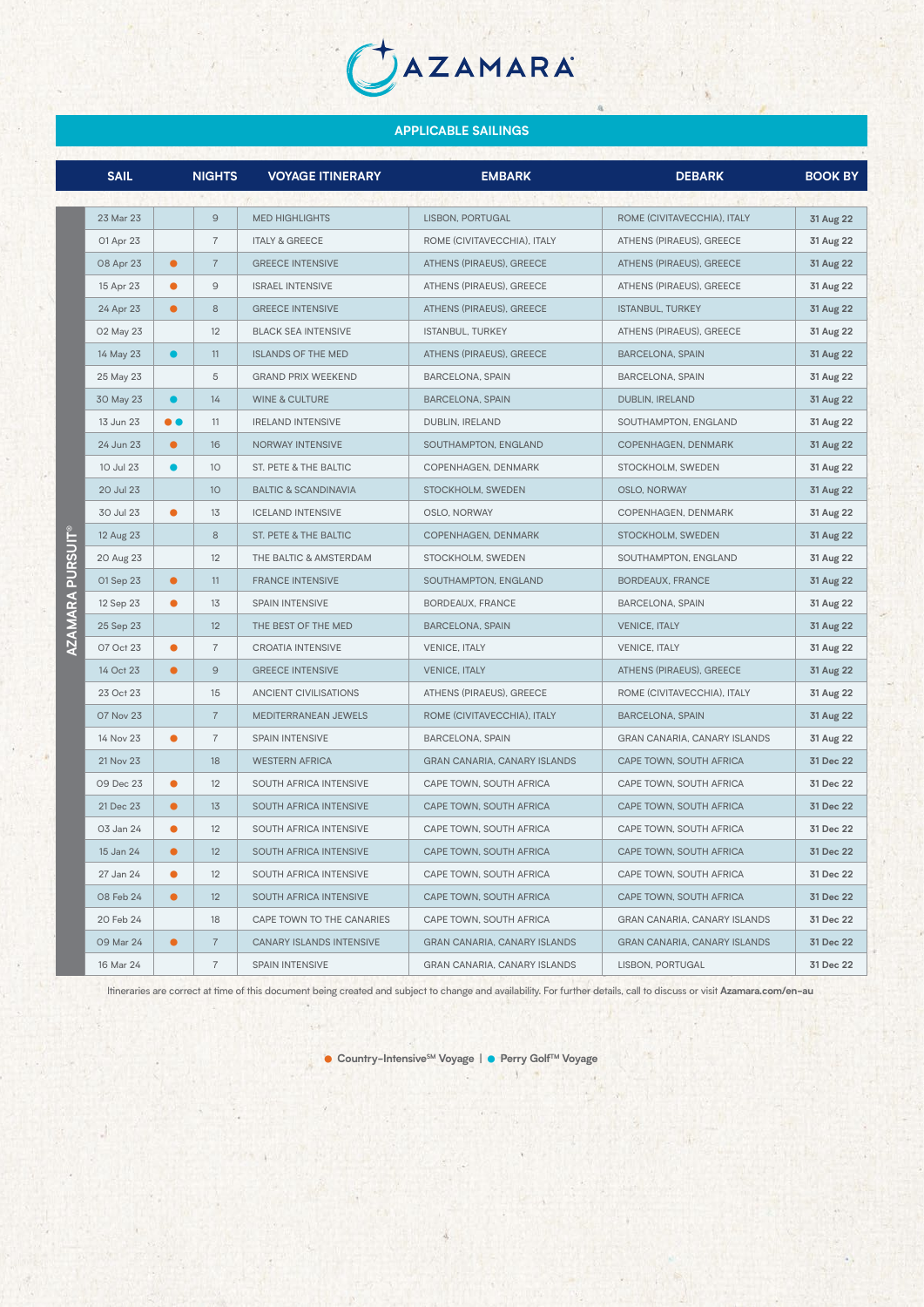JAZAMARA

|                       | <b>SAIL</b> |                  | <b>NIGHTS</b>   | <b>VOYAGE ITINERARY</b>             | <b>EMBARK</b>                 | <b>DEBARK</b>                 | <b>BOOK BY</b> |
|-----------------------|-------------|------------------|-----------------|-------------------------------------|-------------------------------|-------------------------------|----------------|
|                       |             |                  |                 |                                     |                               |                               |                |
|                       | 25 Mar 23   | $\bullet$        | $\overline{9}$  | <b>SPAIN INTENSIVE</b>              | LISBON, PORTUGAL              | <b>BARCELONA, SPAIN</b>       | 31 Aug 22      |
|                       | 03 Apr 23   |                  | 12              | THE BEST OF THE MED                 | <b>BARCELONA, SPAIN</b>       | <b>VENICE, ITALY</b>          | 31 Aug 22      |
|                       | 15 Apr 23   | $\bullet$        | $\overline{7}$  | <b>CROATIA INTENSIVE</b>            | <b>VENICE, ITALY</b>          | <b>VENICE, ITALY</b>          | 31 Aug 22      |
|                       | 22 Apr 23   | $\bullet$        | $\overline{7}$  | <b>ITALY INTENSIVE</b>              | <b>VENICE, ITALY</b>          | ROME (CIVITAVECCHIA), ITALY   | 31 Aug 22      |
|                       | 29 Apr 23   |                  | $\overline{7}$  | <b>MED SPRINGTIME</b>               | ROME (CIVITAVECCHIA), ITALY   | <b>BARCELONA, SPAIN</b>       | 31 Aug 22      |
|                       | 06 May 23   |                  | 12              | <b>TREASURES OF THE MED</b>         | <b>BARCELONA, SPAIN</b>       | <b>VENICE, ITALY</b>          | 31 Aug 22      |
|                       | 25 May 23   |                  | $\overline{9}$  | <b>MONACO GRAND PRIX</b>            | ROME (CIVITAVECCHIA), ITALY   | <b>BARCELONA, SPAIN</b>       | 31 Aug 22      |
|                       | 03 Jun 23   | $\bullet$        | 14              | <b>SPAIN INTENSIVE</b>              | <b>BARCELONA, SPAIN</b>       | BORDEAUX, FRANCE              | 31 Aug 22      |
|                       | 17 Jun 23   | $\bullet$        | 11              | <b>FRANCE INTENSIVE</b>             | BORDEAUX, FRANCE              | AMSTERDAM, NETHERLANDS        | 31 Aug 22      |
|                       | 28 Jun 23   | $\bullet$        | 11              | <b>ICELAND INTENSIVE</b>            | AMSTERDAM, NETHERLANDS        | REYKJAVIK, ICELAND            | 31 Aug 22      |
|                       | 09 Jul 23   | $\bullet$        | 11              | <b>ICELAND INTENSIVE</b>            | REYKJAVIK, ICELAND            | DUBLIN, IRELAND               | 31 Aug 22      |
|                       | 20 Jul 23   | ●                | 12              | <b>BRITISH ISLES &amp; GOLF</b>     | DUBLIN, IRELAND               | EDINBURGH (LEITH), SCOTLAND   | 31 Aug 22      |
|                       | 01 Aug 23   | $\bullet\bullet$ | 16              | NORWAY INTENSIVE                    | EDINBURGH (LEITH), SCOTLAND   | AMSTERDAM, NETHERLANDS        | 31 Aug 22      |
| $\sum_{i=1}^{\infty}$ | 17 Aug 23   | $\bullet$        | 12              | <b>SCOTLAND INTENSIVE</b>           | AMSTERDAM, NETHERLANDS        | DUBLIN, IRELAND               | 31 Aug 22      |
|                       | 29 Aug 23   | $\bullet$        | 10              | <b>IRELAND INTENSIVE</b>            | DUBLIN, IRELAND               | SOUTHAMPTON, ENGLAND          | 31 Aug 22      |
|                       | 08 Sep 23   | $\bullet$        | 11              | <b>WINE &amp; CULTURE</b>           | SOUTHAMPTON, ENGLAND          | LISBON, PORTUGAL              | 31 Aug 22      |
| AZAMARA JOURN         | 19 Sep 23   |                  | $\overline{9}$  | <b>GEMS OF THE WESTERN MED</b>      | LISBON, PORTUGAL              | ROME (CIVITAVECCHIA), ITALY   | 31 Aug 22      |
|                       | 28 Sep 23   |                  | 9               | <b>AMALFI &amp; DALMATIAN</b>       | ROME (CIVITAVECCHIA), ITALY   | <b>VENICE, ITALY</b>          | 31 Aug 22      |
|                       | 07 Oct 23   | $\bullet$        | 10 <sup>°</sup> | <b>GREECE INTENSIVE</b>             | <b>VENICE, ITALY</b>          | ATHENS (PIRAEUS), GREECE      | 31 Aug 22      |
|                       | 17 Oct 23   | $\bullet$        | 10              | <b>ISRAEL INTENSIVE</b>             | ATHENS (PIRAEUS), GREECE      | ATHENS (PIRAEUS), GREECE      | 31 Aug 22      |
|                       | 27 Oct 23   |                  | 17              | <b>ANCIENT TRADE ROUTES</b>         | ATHENS (PIRAEUS), GREECE      | DUBAI, UNITED ARAB EMIRATES   | 31 Aug 22      |
|                       | 13 Nov 23   |                  | $\overline{7}$  | <b>ARABIA INTENSIVE</b>             | DUBAI, UNITED ARAB EMIRATES   | DUBAI, UNITED ARAB EMIRATES   | 31 Aug 22      |
|                       | 20 Nov 23   |                  | 15              | <b>INDIA &amp; SRI LANKA</b>        | DUBAI, UNITED ARAB EMIRATES   | <b>SINGAPORE</b>              | 31 Dec 22      |
|                       | 12 Dec 23   |                  | 9               | <b>BALI &amp; WESTERN AUSTRALIA</b> | <b>SINGAPORE</b>              | PERTH (FREMANTLE), AUSTRALIA  | 31 Dec 22      |
|                       | 21 Dec 23   | $\bullet$        | 14              | <b>AUSTRALIA INTENSIVE</b>          | PERTH (FREMANTLE), AUSTRALIA  | MELBOURNE, AUSTRALIA          | 31 Dec 22      |
|                       | 04 Jan 24   | $\bullet$        | 17              | <b>AUSTRALIA &amp; NEW ZEALAND</b>  | MELBOURNE, AUSTRALIA          | AUCKLAND, NEW ZEALAND         | 31 Dec 22      |
|                       | 21 Jan 24   |                  | 16              | <b>NEW ZEALAND &amp; AUSTRALIA</b>  | AUCKLAND, NEW ZEALAND         | SYDNEY (WHITE BAY), AUSTRALIA | 31 Dec 22      |
|                       | 06 Feb 24   | $\bullet$        | 14              | <b>AUSTRALIA INTENSIVE</b>          | SYDNEY (WHITE BAY), AUSTRALIA | PERTH (FREMANTLE), AUSTRALIA  | 31 Dec 22      |
|                       | 20 Feb 24   |                  | 16              | <b>WESTERN AUSTRALIA TO ASIA</b>    | PERTH (FREMANTLE), AUSTRALIA  | HONG KONG, CHINA              | 31 Dec 22      |
|                       | 07 Mar 24   | $\bullet$        | 12              | <b>JAPAN INTENSIVE</b>              | HONG KONG, CHINA              | TOKYO, JAPAN                  | 31 Dec 22      |
|                       | 19 Mar 24   | $\bullet$        | 15              | <b>JAPAN INTENSIVE</b>              | TOKYO, JAPAN                  | TOKYO, JAPAN                  | 31 Dec 22      |
|                       | 03 Apr 24   | $\bullet$        | 15              | <b>JAPAN INTENSIVE</b>              | TOKYO, JAPAN                  | TOKYO, JAPAN                  | 31 Dec 22      |

Itineraries are correct at time of this document being created and subject to change and availability. For further details, call to discuss or visit **Azamara.com/en-au**

● Country-Intensive<sup>SM</sup> Voyage | ● Perry Golf™ Voyage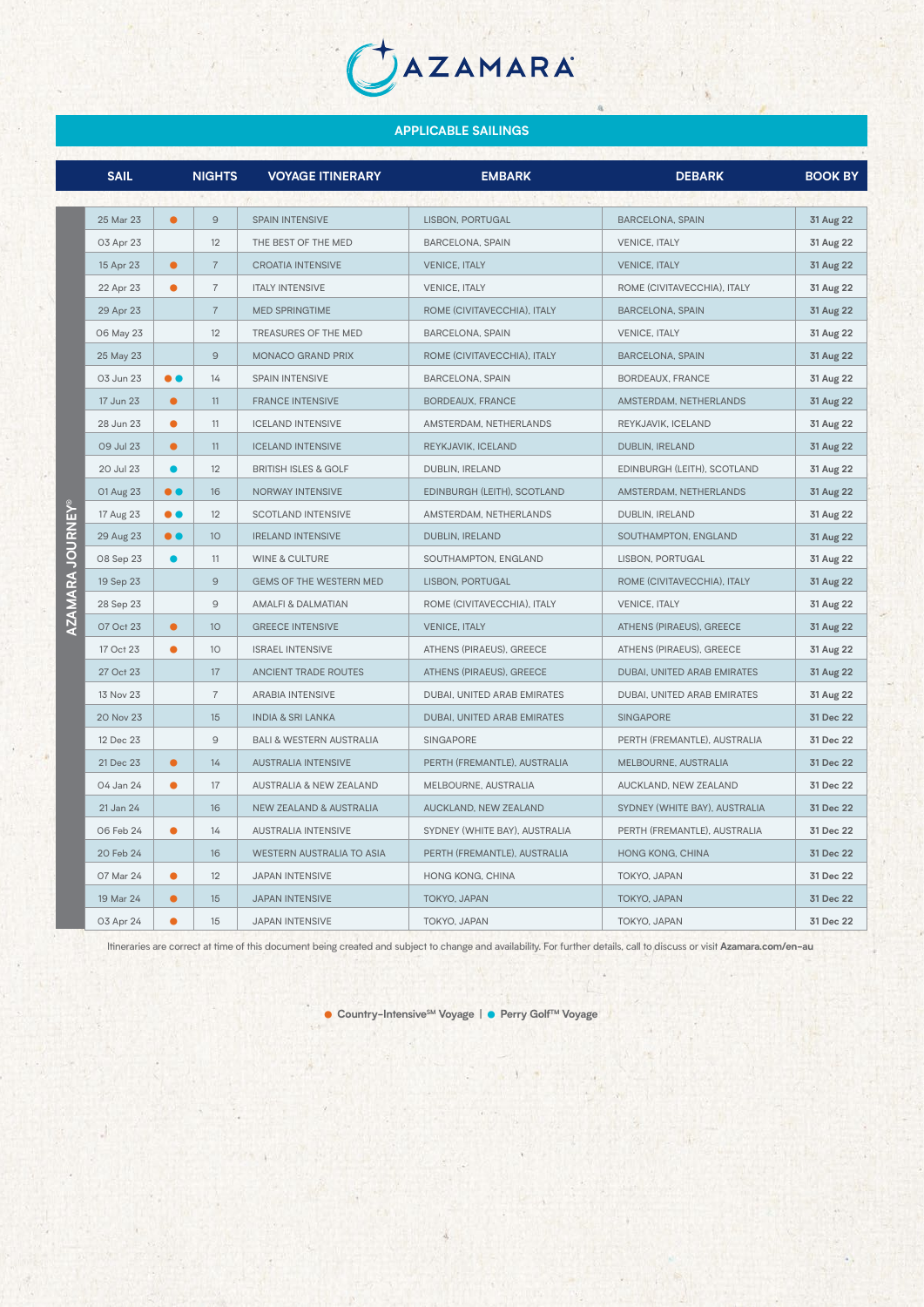AZAMARA

|  | <b>SAIL</b> |           | <b>NIGHTS</b>  | <b>VOYAGE ITINERARY</b>       | <b>EMBARK</b>               | <b>DEBARK</b>               | <b>BOOK BY</b> |
|--|-------------|-----------|----------------|-------------------------------|-----------------------------|-----------------------------|----------------|
|  |             |           |                |                               |                             |                             |                |
|  | 04 Apr 23   | $\bullet$ | 11             | <b>SPAIN INTENSIVE</b>        | LISBON, PORTUGAL            | <b>BARCELONA, SPAIN</b>     | 31 Aug 22      |
|  | 15 Apr 23   | $\bullet$ | $\overline{7}$ | <b>FRANCE INTENSIVE</b>       | BARCELONA, SPAIN            | MONTE CARLO, MONACO         | 31 Aug 22      |
|  | 22 Apr 23   | $\bullet$ | $\overline{7}$ | <b>ITALY INTENSIVE</b>        | MONTE CARLO, MONACO         | ROME (CIVITAVECCHIA), ITALY | 31 Aug 22      |
|  | 29 Apr 23   |           | $\overline{7}$ | AMALFI & DALMATIAN COASTS     | ROME (CIVITAVECCHIA), ITALY | <b>VENICE, ITALY</b>        | 31 Aug 22      |
|  | 06 May 23   | $\bullet$ | $\overline{7}$ | <b>CROATIA INTENSIVE</b>      | <b>VENICE, ITALY</b>        | <b>VENICE, ITALY</b>        | 31 Aug 22      |
|  | 13 May 23   | $\bullet$ | 11             | <b>GREECE INTENSIVE</b>       | <b>VENICE, ITALY</b>        | ATHENS (PIRAEUS), GREECE    | 31 Aug 22      |
|  | 24 May 23   | $\bullet$ | 10             | <b>GREECE INTENSIVE</b>       | ATHENS (PIRAEUS), GREECE    | ATHENS (PIRAEUS), GREECE    | 31 Aug 22      |
|  | 03 Jun 23   |           | 7              | <b>ADRIATIC WONDERS</b>       | ATHENS (PIRAEUS), GREECE    | <b>VENICE, ITALY</b>        | 31 Aug 22      |
|  | 10 Jun 23   | $\bullet$ | $\overline{7}$ | <b>CROATIA INTENSIVE</b>      | <b>VENICE, ITALY</b>        | <b>VENICE, ITALY</b>        | 31 Aug 22      |
|  | 17 Jun 23   | $\bullet$ | 11             | <b>ITALY INTENSIVE</b>        | <b>VENICE, ITALY</b>        | ROME (CIVITAVECCHIA), ITALY | 31 Aug 22      |
|  | 28 Jun 23   |           | 10             | RIVIERAS & YACHT HARBOURS     | ROME (CIVITAVECCHIA), ITALY | <b>BARCELONA, SPAIN</b>     | 31 Aug 22      |
|  | 08 Jul 23   |           | 12             | BEST OF THE MED               | <b>BARCELONA, SPAIN</b>     | <b>VENICE, ITALY</b>        | 31 Aug 22      |
|  | 20 Jul 23   |           | 11             | <b>GEMS OF THE MED</b>        | <b>VENICE, ITALY</b>        | <b>ISTANBUL, TURKEY</b>     | 31 Aug 22      |
|  | 31 Jul 23   |           | 11             | <b>BLACK SEA &amp; AEGEAN</b> | ISTANBUL, TURKEY            | ATHENS (PIRAEUS), GREECE    | 31 Aug 22      |
|  | 11 Aug 23   | $\bullet$ | 11             | <b>GREECE INTENSIVE</b>       | ATHENS (PIRAEUS), GREECE    | <b>VENICE, ITALY</b>        | 31 Aug 22      |
|  | 22 Aug 23   | $\bullet$ | 12             | <b>ITALY INTENSIVE</b>        | <b>VENICE, ITALY</b>        | ROME (CIVITAVECCHIA), ITALY | 31 Aug 22      |
|  | 10 Sep 23   | $\bullet$ | 8              | <b>CROATIA INTENSIVE</b>      | <b>VENICE, ITALY</b>        | ATHENS (PIRAEUS), GREECE    | 31 Aug 22      |
|  | 18 Sep 23   | $\bullet$ | 9              | <b>ISLANDS OF THE MED</b>     | ATHENS (PIRAEUS), GREECE    | ROME (CIVITAVECCHIA), ITALY | 31 Aug 22      |
|  | 27 Sep 23   |           | $\overline{7}$ | AMALFI & DALMATIAN COASTS     | ROME (CIVITAVECCHIA), ITALY | <b>VENICE, ITALY</b>        | 31 Aug 22      |
|  | 04 Oct 23   |           | 10             | JEWELS OF THE MED             | <b>VENICE, ITALY</b>        | <b>ISTANBUL, TURKEY</b>     | 31 Aug 22      |
|  | 14 Oct 23   | $\bullet$ | 8              | <b>GREECE INTENSIVE</b>       | <b>ISTANBUL, TURKEY</b>     | ATHENS (PIRAEUS), GREECE    | 31 Aug 22      |
|  | 22 Oct 23   | $\bullet$ | 8              | <b>GREECE INTENSIVE</b>       | ATHENS (PIRAEUS), GREECE    | <b>ISTANBUL, TURKEY</b>     | 31 Aug 22      |
|  | 30 Oct 23   |           | 10             | MEDITERRANEAN MYSTERIES       | <b>ISTANBUL, TURKEY</b>     | ROME (CIVITAVECCHIA), ITALY | 31 Aug 22      |
|  | 09 Nov 23   |           | 9              | GEMS OF THE MEDITERRANEAN     | ROME (CIVITAVECCHIA), ITALY | LISBON, PORTUGAL            | 31 Aug 22      |
|  | 18 Nov 23   |           | 12             | ONWARD TO FLORIDA             | LISBON, PORTUGAL            | FORT LAUDERDALE, FLORIDA    | 31 Dec 22      |
|  | 30 Nov 23   |           | 12             | <b>CARIBBEAN BREEZES</b>      | FORT LAUDERDALE, FLORIDA    | FORT LAUDERDALE, FLORIDA    | 31 Dec 22      |
|  | 12 Dec 23   |           | 10             | <b>CARIBBEAN SUNSETS</b>      | FORT LAUDERDALE, FLORIDA    | FORT LAUDERDALE, FLORIDA    | 31 Dec 22      |
|  | 22 Dec 23   |           | 14             | CARIBBEAN HOLIDAY             | FORT LAUDERDALE, FLORIDA    | FORT LAUDERDALE, FLORIDA    | 31 Dec 22      |
|  | 05 Jan 24   |           | 13             | CENTRAL AMERICA TAPESTRY      | FT. LAUDERDALE, FLORIDA     | LIMA, (CALLAO) PERU         | 31 Dec 22      |
|  | 18 Jan 24   |           | 16             | PACIFIC MYSTERIES             | LIMA, (CALLAO) PERU         | PAPEETE, FRENCH POLYNESIA   | 31 Dec 22      |
|  | 03 Feb 24   | $\bullet$ | 11             | SOUTH PACIFIC EXPLORER        | PAPEETE, FRENCH POLYNESIA   | AUCKLAND, NEW ZEALAND       | 31 Dec 22      |
|  | 15 Feb 24   | $\bullet$ | 15             | KIWIS & KOALAS                | AUCKLAND, NEW ZEALAND       | SYDNEY, AUSTRALIA           | 31 Dec 22      |
|  | 01 Mar 24   | $\bullet$ | 21             | ASTOUNDING AUSTRALIA & ASIA   | SYDNEY, AUSTRALIA           | <b>HONG KONG</b>            | 31 Dec 22      |
|  | 22 Mar 24   | $\bullet$ | 15             | VIETNAM & THAILAND PATHWAYS   | <b>HONG KONG</b>            | <b>SINGAPORE</b>            | 31 Dec 22      |
|  | 06 Apr 24   | $\bullet$ | 20             | ANCIENT TRADE ROUTES          | <b>SINGAPORE</b>            | DUBAI, UAE                  | 31 Aug 23      |
|  | 26 Apr 24   | $\bullet$ | 21             | ANCIENT REFLECTIONS           | DUBAI, UAE                  | <b>ISTANBUL. TURKEY</b>     | 31 Aug 23      |
|  | 17 May 24   | $\bullet$ | 13             | EUROPEAN GEMS & ICONS         | <b>ISTANBUL. TURKEY</b>     | <b>VENICE, ITALY</b>        | 31 Aug 23      |
|  | 30 May 24   | $\bullet$ | 10             | ADRIATIC & MED GATEWAYS       | <b>VENICE, ITALY</b>        | BARCELONA, SPAIN            | 31 Aug 23      |
|  | 09 Jun 24   | $\bullet$ | 11             | SPAIN & PORTUGAL SOJOURN      | BARCELONA, SPAIN            | SOUTHAMPTON, UK             | 31 Aug 23      |
|  |             |           |                |                               |                             |                             |                |

Itineraries are correct at time of this document being created and subject to change and availability. For further details, call to discuss or visit **Azamara.com/en-au**

**AZAMARA ONWARDSM**